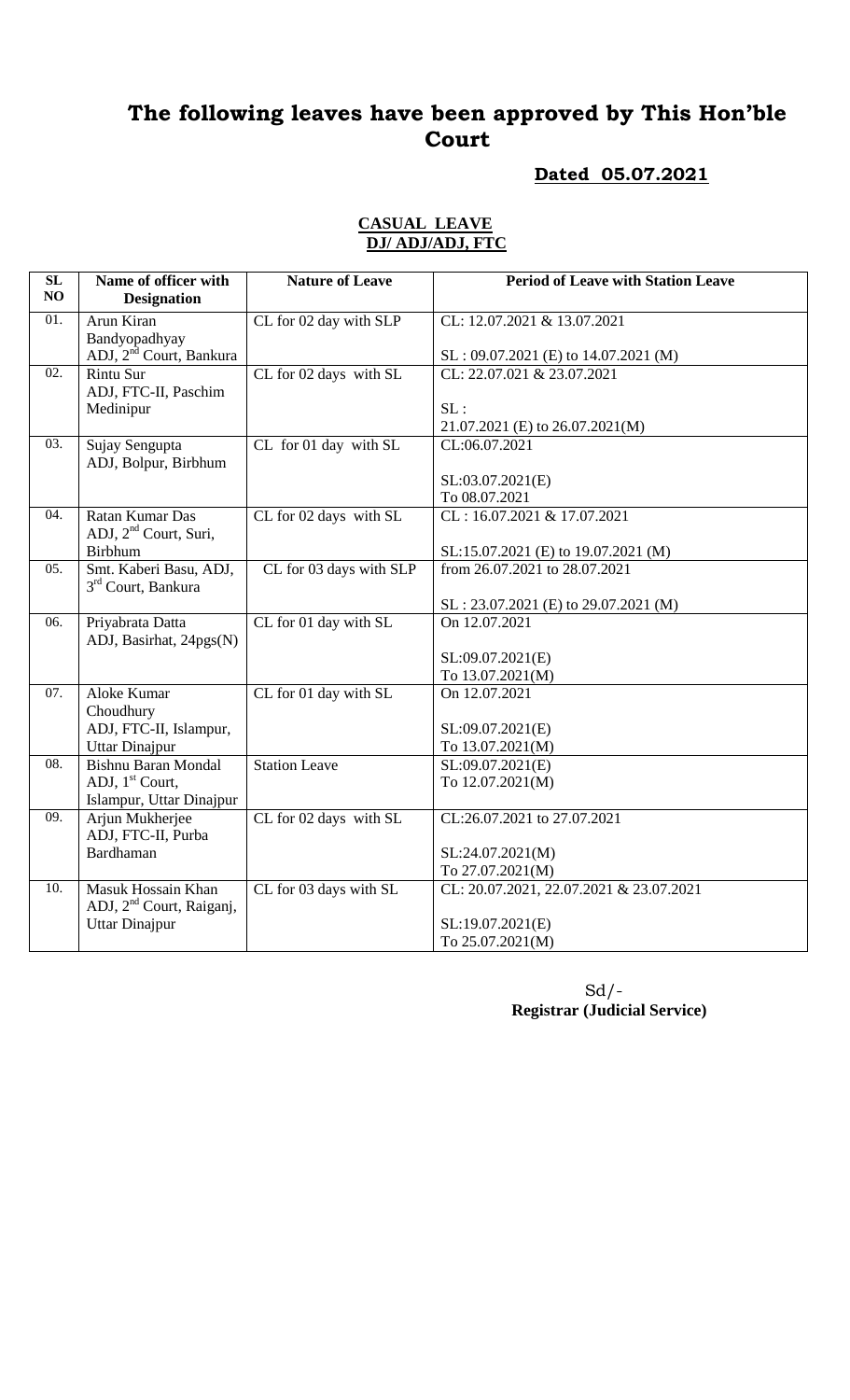## **Dated 05.07.2021**

### **CASUAL LEAVE DJ/ ADJ/ADJ, FTC**

| <b>SL</b><br>NO | Name of officer with<br><b>Designation</b>                                            | <b>Nature of Leave</b>        | <b>Period of Leave with Station Leave</b>                |
|-----------------|---------------------------------------------------------------------------------------|-------------------------------|----------------------------------------------------------|
| 01.             | Sri Santanu Mukhopadhya,<br>ADJ, 1 <sup>st</sup> Court, Bongaon,<br>North 24 Parganas | Cancellation of CL for 01 day | On 03.05.2021                                            |
| 02.             | Madhumita Roy<br>ADJ, 4 <sup>th</sup> Court, Suri,<br><b>Birbhum</b>                  | CL for 01 day                 | CL: 29.06.2021                                           |
| 03.             | Madan Mohan Mishra<br>ADJ, FTC-I, Jangipur,<br>Murshidabad                            | CL for 01 day with SL         | CL:05.07.2021<br>SL: 03.07.2021(E)<br>To $06.07.2021(M)$ |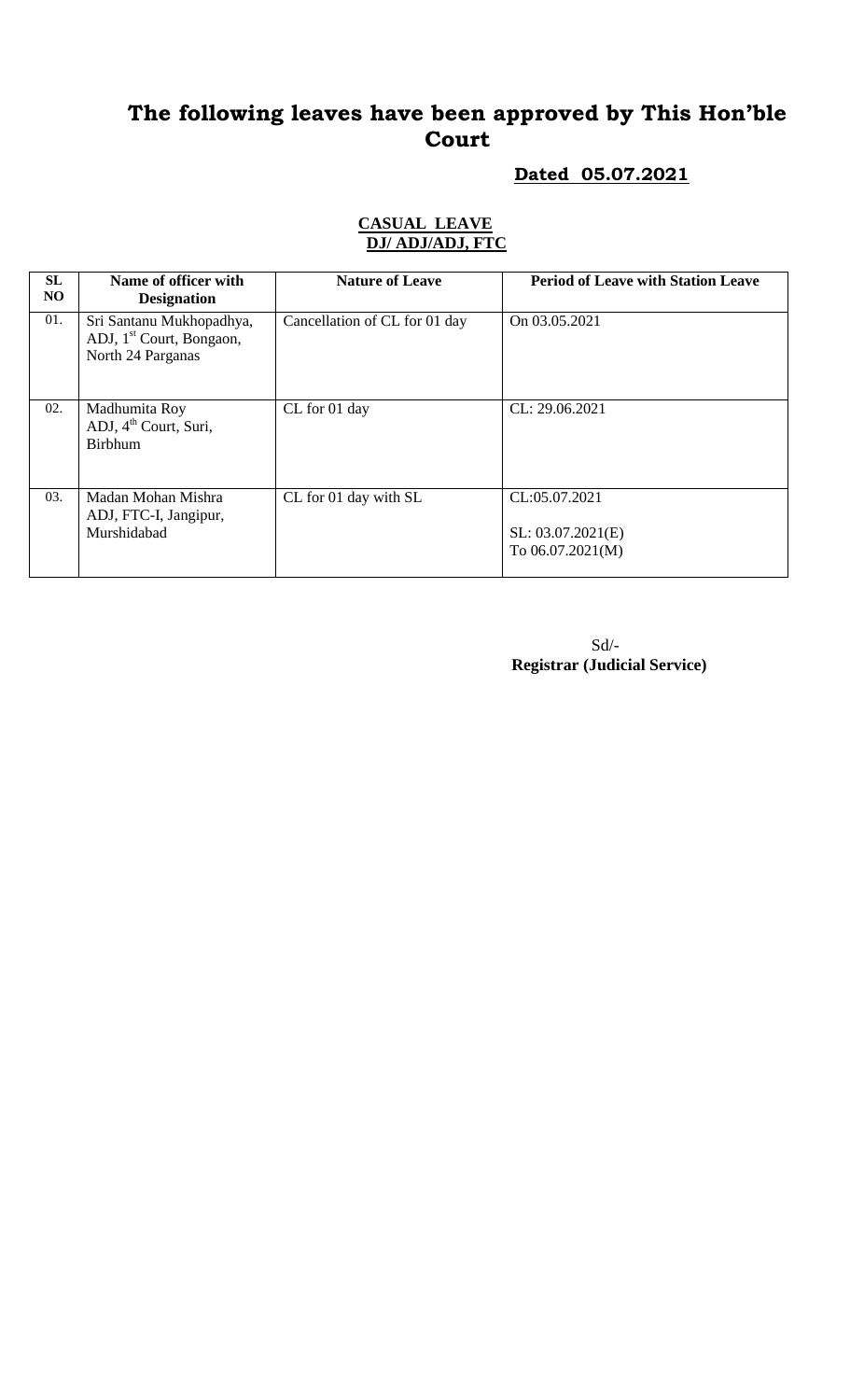## **Dated 06.07.2021**

### **CASUAL LEAVE DJ/ ADJ/ADJ, FTC**

| <b>SL NO</b>     | Name of officer with<br><b>Designation</b>                   | <b>Nature of Leave</b> | <b>Period of Leave with Station Leave</b> |
|------------------|--------------------------------------------------------------|------------------------|-------------------------------------------|
| 01.              | Soma Majumder<br>ADJ, Kandi, Murshidabad                     | CL for 02 days         | On 01.07.2021 & 02.07.2021                |
| 02.              | Subhrajit Basu<br>DJ, Birbhum at Suri                        | <b>Station Leave</b>   | SL:03.07.2021(E)<br>To 05.07.2021(M)      |
| 03.              | Sudipta Bhattacharjee<br>ADJ, Rampurhat, Birbhum             | <b>Station Leave</b>   | SL:03.07.2021(E)<br>To 05.07.2021(M)      |
| 04               | Sutapa Saha<br>ADJ, Ranaghat, Nadia                          | <b>Station Leave</b>   | SL:02.07.2021(E)<br>To 05.07.2021(M)      |
| 0.5 <sub>1</sub> | Kazi Abul Hasem<br>ADJ, FTC-I, Hooghly Sadar                 | CL for 01 day          | On 29.06.2021                             |
| 06.              | Sri Manoj Kumar Rai<br>ADJ, 1st Court, Serampore,<br>Hooghly | CL for 01 day          | On 01.07.2021                             |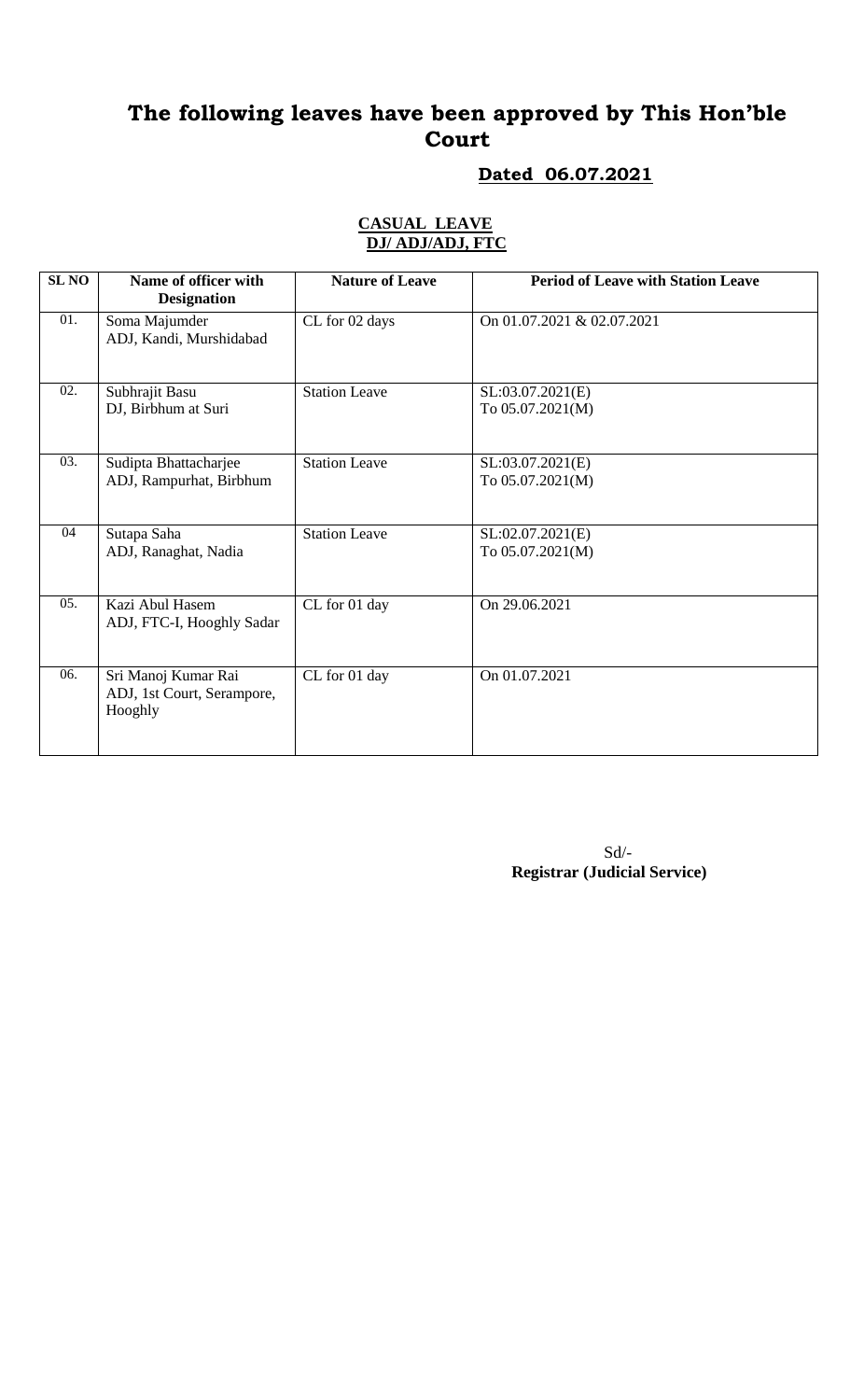### **Dated 06.07.2021**

#### **CASUAL LEAVE DJ/ ADJ/ADJ, FTC**

| SL<br>NO          | Name of officer with<br><b>Designation</b>          | <b>Nature of Leave</b> | <b>Period of Leave with Station Leave</b> |
|-------------------|-----------------------------------------------------|------------------------|-------------------------------------------|
| $\overline{01}$ . | Subhasis Ghosh                                      | CL for 02 days with SL | On 19.07.2021 & 20.07.2021                |
|                   | District Judge, Uttar Dinajpur at                   |                        |                                           |
|                   | Raiganj                                             |                        | SL:17.07.2021(E)                          |
| $\overline{02}$ . |                                                     |                        | To 22.07.2021(M)                          |
|                   | Shyam Sundar Das<br>Judge, Spl Court (E.C.Act)-ADJ, | CL for 01day With SL   | On 12.07.2021                             |
|                   | 2 <sup>nd</sup> Court, Cooch Behar                  |                        | SL:09.07.2021(E)                          |
|                   |                                                     |                        | To 13.07.2021(M)                          |
| 03.               | Dipali Shrivastwa (Sinha)                           | <b>Station Leave</b>   | SL: 08.07.2021(E) to 13.07.2021(M)        |
|                   | ADJ, FTC, Dubrajpur, Birbhum                        |                        |                                           |
| $\overline{04}$ . | <b>Bikash Banik</b>                                 | CL for 02 days with SL | On 22.07.2021 & 23.07.2021                |
|                   | ADJ, 1 <sup>st</sup> Court, Jangipur,               |                        |                                           |
|                   | Murshidabad                                         |                        | SL:21.07.2021(E)                          |
|                   |                                                     |                        | To 26.07.2021(M)                          |
| 05.               | Sarbani Mallick Chattopadhyay                       | <b>Station Leave</b>   | SL:08.07.2021(E)                          |
|                   | ADJ, 2 <sup>nd</sup> Court, Kakdwip, South          |                        | To 13.07.2021(M)                          |
| 06.               | 24 Parganas<br>Sri Lilamoy Mondal                   | CL for 01 day with SL  | On 09.07.2021                             |
|                   | ADJ, 2 <sup>nd</sup> Court, Islampur, Uttar         |                        |                                           |
|                   | Dinajpur                                            |                        | SL: 08.072021(E)                          |
|                   |                                                     |                        | To 12.07.2021(M)                          |
| 07.               | Anjan Kumar Sarkar                                  | CL for 01 day with SL  | On 12.07.2021                             |
|                   | ADJ, FTC-I, Berhampore,                             |                        |                                           |
|                   | Murshidabad                                         |                        | SL:                                       |
|                   |                                                     |                        | 09.07.2021 (E) to 12.07.2021(N)           |
| 08.               | <b>Akhilesh Kumar Pandey</b>                        | <b>Station Leave</b>   | SL:09.07.2021(E)                          |
|                   | ADJ, 1 <sup>st</sup> Court, Balurghat,              |                        | To 13.07.2021(M)                          |
| 09.               | Dakshin Dinajpur<br><b>Mintu Mallick</b>            | <b>Station Leave</b>   | SL:09.07.2021(E)                          |
|                   | ADJ, Gangarampur at Buniadpur,                      |                        | To 13.07.2021(M)                          |
|                   | Dakshin Dinajpur                                    |                        |                                           |
| 10.               | Hemanta Sinha                                       | <b>Station Leave</b>   | SL:10.07.2021(M)                          |
|                   | ADJ, Dinhata, Cooch Behar                           |                        | To 12.07.2021(M)                          |
| 11.               | Abhijit De                                          | CL for 02 days with SL | On 09.07.2021 & 12.07.2021                |
|                   | ADJ, FTC-III, Krishnagar, Nadia                     |                        |                                           |
|                   |                                                     |                        | SL:07.07.2021(E)                          |
|                   |                                                     |                        | To 14.04.2021(M)                          |

**Sd/- Registrar (Judicial Service)**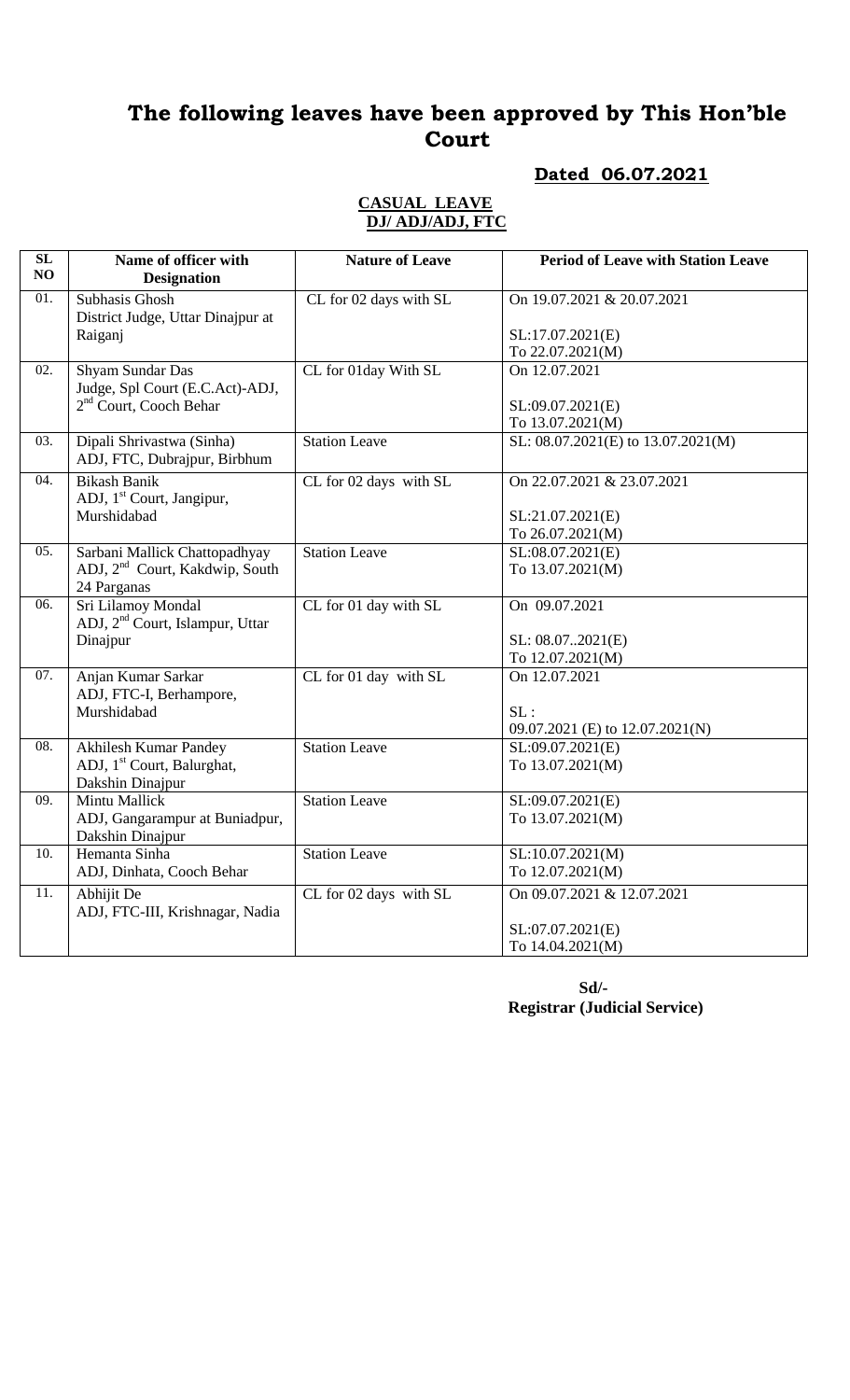## **The following leave have been approved by the Hon'ble Judge-in-Charge A.D.**

### **Dated: 06.07.2021**

## **DJ/ADJ**

| <b>SL</b><br><b>NO</b> | Name of officer with Designation                                                     | <b>Nature of Leave</b>          | <b>Period of Leave with Station</b><br>Leave |
|------------------------|--------------------------------------------------------------------------------------|---------------------------------|----------------------------------------------|
| 01.                    | Sri Dwijendra Nath Roy Barman                                                        | Quarantine Leave for 30 days    | From 27.04.2021 to 26.05.2021                |
|                        | ADJ, 2 <sup>nd</sup> Court, Barrackpore, North 24<br>Parganas                        | Commuted Leave for 05 days      | From 27.05.2021 to 31.05.2021                |
| 02.                    | Smt. Indrila Mukhopadhyay Mitra, ADJ,<br>Special Court(E.CAct), Paschim<br>Medinipur | Commuted Leave for 07 days      | From 23.06.2021 to 29.06.2021                |
| 03.                    | Sri Dulal Chandra Kar, District Judge,<br>Krishnanagar, Nadia                        | Quarantine Leave for 30<br>days | From 01.06.2021 to 30.06.2021                |

## **ADJ, FTC/ CJ(SD)**

| SL<br>NO | Name of officer with Designation                                       | <b>Nature of Leave</b>       | <b>Period of Leave with Station</b><br><b>Leave</b> |
|----------|------------------------------------------------------------------------|------------------------------|-----------------------------------------------------|
| 04.      | Smt. Shrutirupa Ghosh (Majee)<br>CJ(SD), 1 <sup>st</sup> Court, Malda. | Earned Leave for 02 days     | From 24.06.2021 to 25.06.2021                       |
| 05.      | Sri Abhiram Barman<br>ADJ, FTC, Chandernagore, Hooghly                 | Earned Leave for 13 days     | From 17.05.2021 to 29.05.2021                       |
| 06.      | Sri Abhijit De                                                         | Quarantine Leave for 30 days | From 26.04.2021 to 25.05.2021                       |
|          | ADJ, FTC-III, Krishnanagar, Nadia                                      | Commuted Leave for 25 days   | From 26.05.2021 to 19.06.2021                       |

# **JM, CJ(JD)**

| SL<br>NO | Name of officer with Designation                                 | <b>Nature of Leave</b>          | <b>Period of Leave with Station</b><br>Leave |
|----------|------------------------------------------------------------------|---------------------------------|----------------------------------------------|
| 07.      | Sri Ashok Halder<br>JM, Municipal Court, Howrah                  | Earned Leave for 35 days        | From 24.05.2021 to 27.06.2021                |
| 08.      | Sri Akram Ahmed, CJ(JD), Additional<br>Court, Serampore, Hooghly | Quarantine Leave for 17<br>days | From 26.03.2021 to 11.04.2021                |